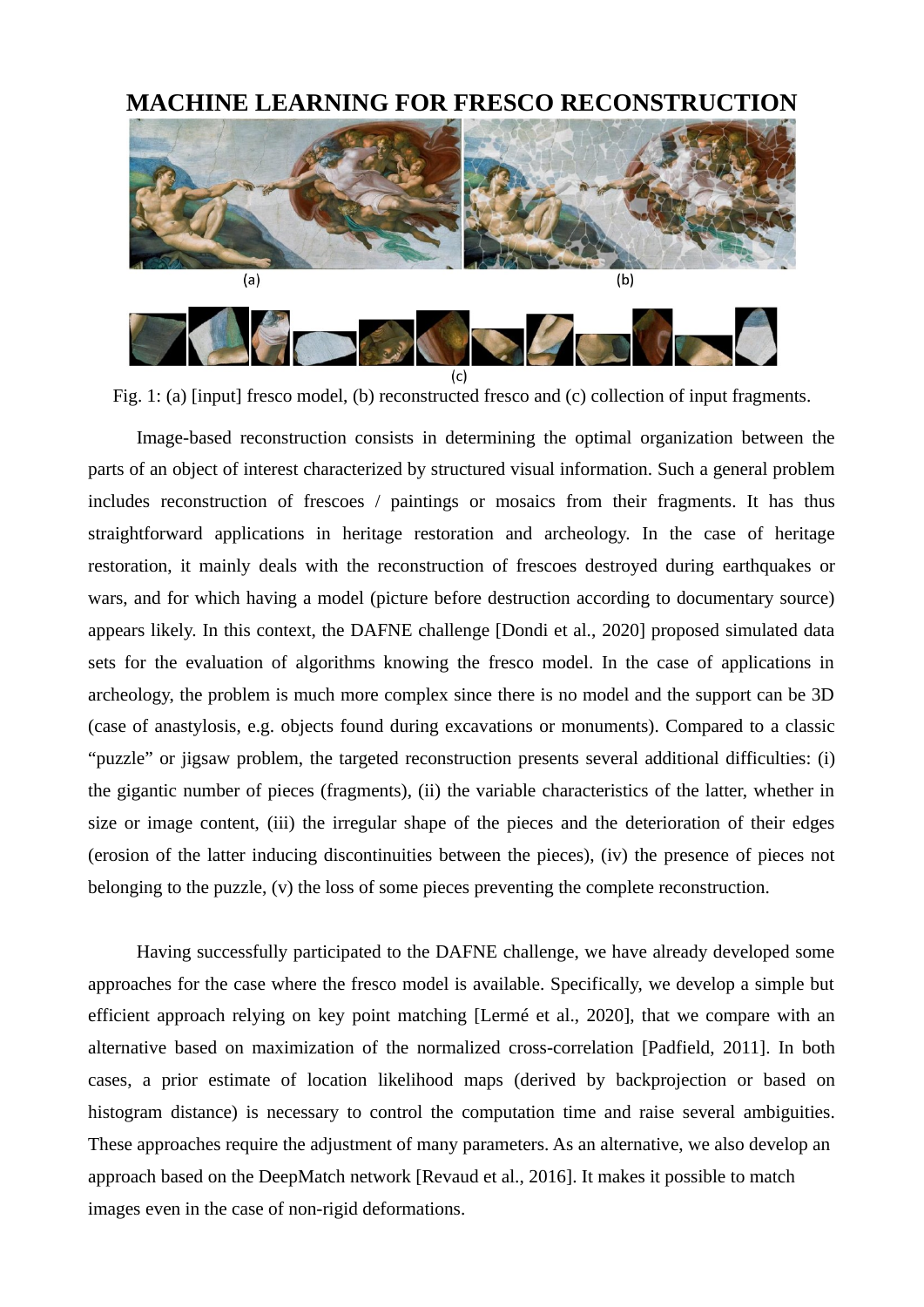However, in the previous approaches only unary terms, i.e. considering only one fragment at a time, are considered. They allow us to assess (according to the criterion retained by the approach considered) the relevance of a transformation (rotation + translation) applied to the fragment. Now, firstly, these terms cannot be calculated in the absence of the fresco model, and secondly, in homogeneous regions, they do not allow for the reliable estimation of the fragment transformation.

Thus, the objective of this thesis is to develop approaches taking into account binary terms (or even more) to model the interactions between the fragments and to assess the relevance of their placement side by side. We will compare so-called classical approaches and learning approaches. In the first case, the problem is reformulated through a functional to be optimized, functional which potentially includes some data attachment terms (corresponding to unary terms), but also some interaction terms between the fragments (corresponding to binary terms), and possibly some terms corresponding to geometric priors such as the non-overlapping of fragments, the minimization of the area occupied by a given set of fragments. The algorithm for optimizing this functional will be defined jointly with the latter to ensure the possibility of obtaining solutions in a reasonable time. Specifically, for an optimization using graph cuts, the properties of the sub-modularity of the functional must be verified. We also may take inspiration from [Cho et al., 2010; Pomeranz et al., 2011; Gallagher, 2012]: [Gallagher, 2012] proposes a Mahalanobis-like distance for color images while [Cho et al., 2010] compares five consistency measures between adjacent fragments and [Pomeranz et al., 2011] describes how to optimize the "best" one chosen.

In the second case, the problem is reformulated as a learning one. For learning the term unary, we can rely on the architectures proposed for pattern matching, e.g. [Luo et al., 2016; Subramaniam et al., 2016], for applications of stereovision (calculation of the disparity map) and reidentification of people, which will then be compared to DeepMatching [Revaud et al., 2016]. For non-unary terms, we will draw inspiration from the work of [Doersch et al., 2015; Noroozi & Favaro, 2016; Paumard et al., 2018, Paumard et al., 2020]. In [Doersch et al., 2015], the authors train a network to predict the relative position of patches extracted in an image, this in order to get rid of the labeling of objects while learning the more relevant features for object detection / recognition. However, the patches considered are non-contiguous so that high level spatial organization criteria prevail (e.g., the eyes are "above" the mouth, the wheels are "below" the windows etc.). In this sense, it can be linked to the work carried out previously in spatial reasoning [Bloch, 2005; Yang et al., 2017]. [Noroozi & Favaro, 2016] is an extension of [Doersch et al., 2015] allowing one to simultaneously consider the set of patches, while [Gur & Ben-Shahar, 2017] presents an application close to our puzzle problem but the fragment shapes that are rectangular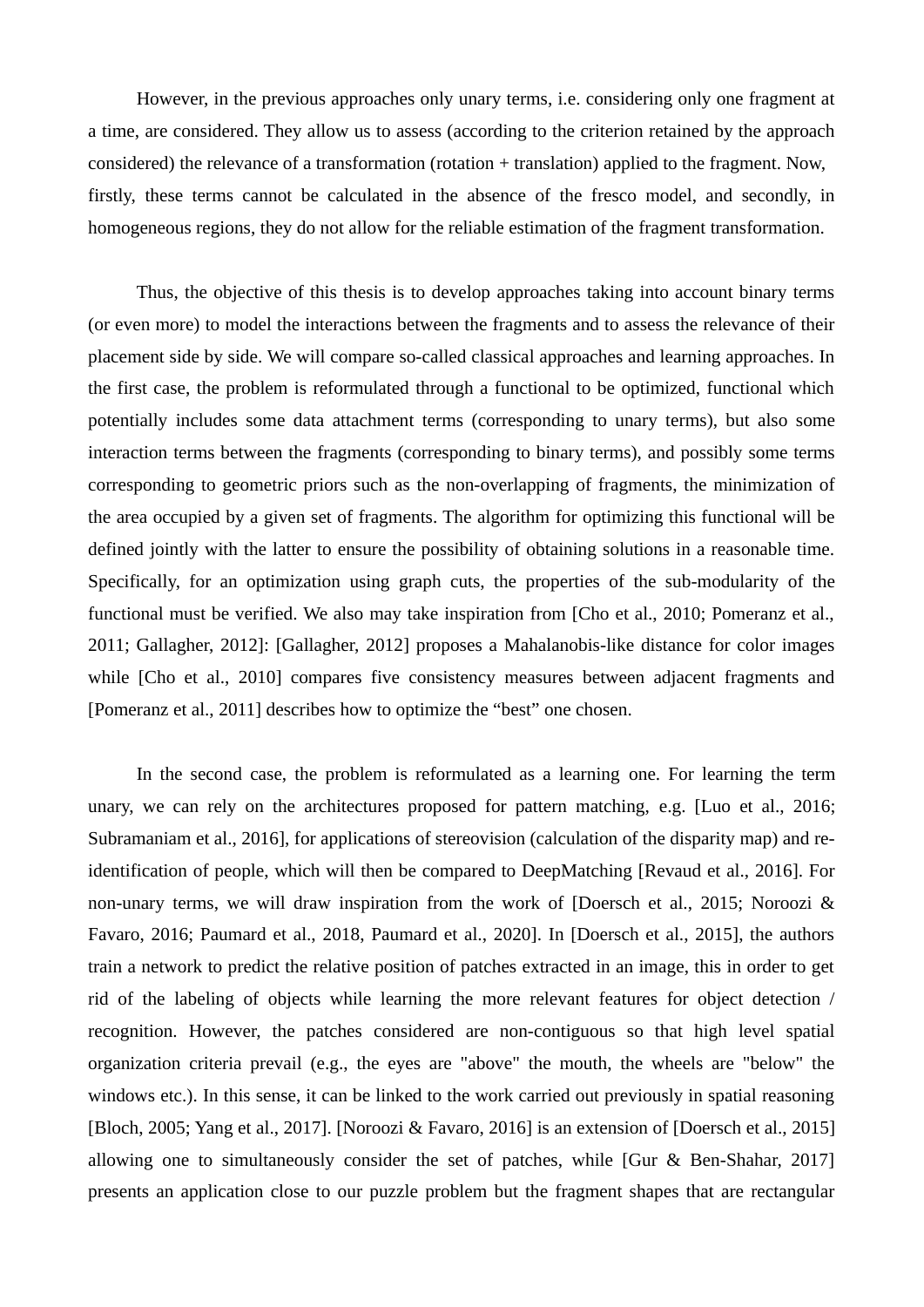tiles without erosion at the edges. [Paumard et al., 2018 & 2020] apply similar idea to painting fragments relative positioning.

Note that the generalization of the previous approaches taking into account the specificities of our problem and its greater degree of complexity may require modifications to the proposed architectures. During the thesis, the two approaches will first be studied independently (first two years of the thesis). Then (last year of the thesis), they can be combined so as to exploit the strengths of each and / or validate or not their individual decisions.

**Location of the Ph.D.:** The student will work in the SATIE lab of the Ecole Normale Supérieure at the University Paris-Saclay, first top-ranked french university and in ranked 13th position according to the Shangai academic ranking. Postal address: DIGITEO building (660), avenue des sciences, University Paris-Saclay, 91190 Gif-sur-yvette.

## **Contact:**

- Supervisors: Nicolas Lermé, Sylvie Le Hégarat-Mascle
- E-mails: [{nicolas.lerme,sylvie.le-hegarat}@universite-paris-saclay.fr](mailto:nicolas.lerme@universite-paris-saclay.fr)

## **References**

**[Bloch, 2005]** Bloch, I. (2005). Fuzzy spatial relationships for image processing and interpretation: A review. Image and Vision Computing, 23(2), 89-110.

**[Cho et al., 2010]** Cho, T. S., Avidan, S., & Freeman, W. T. (2010). A probabilistic image jigsaw puzzle solver. In IEEE Conference on Computer Vision and Pattern Recognition, 183-190.

**[Doersch et al., 2015]** Doersch, C., Gupta, A., & Efros, A. A. (2015). Unsupervised visual representation learning by context prediction. In Proceedings of the IEEE International Conference on Computer Vision (pp. 1422-1430).

**[Dondi et al., 2020]** Dondi, P., Lombardi, L., & Setti, A. (2020). DAFNE: A dataset of fresco fragments for digital anastylosis. Pattern Recognition Letters, 138, 631-637.

**[Gallagher, 2012]** Gallagher, A. C. (2012). Jigsaw puzzles with pieces of unknown orientation. In IEEE Conference on Computer Vision and Pattern Recognition, 382-389.

**[Gur & Ben-Shahar, 2017]** Gur, S., & Ben-Shahar, O. (2017). From square pieces to brick walls: The next challenge in solving jigsaw puzzles. In Proceedings of the IEEE International Conference on Computer Vision, 4029-4037.

**[Lermé et al., 2020]** Lermé, N., Le Hégarat-Mascle, S., Boyang, Z. & Aldea, E. (2020). Fast and